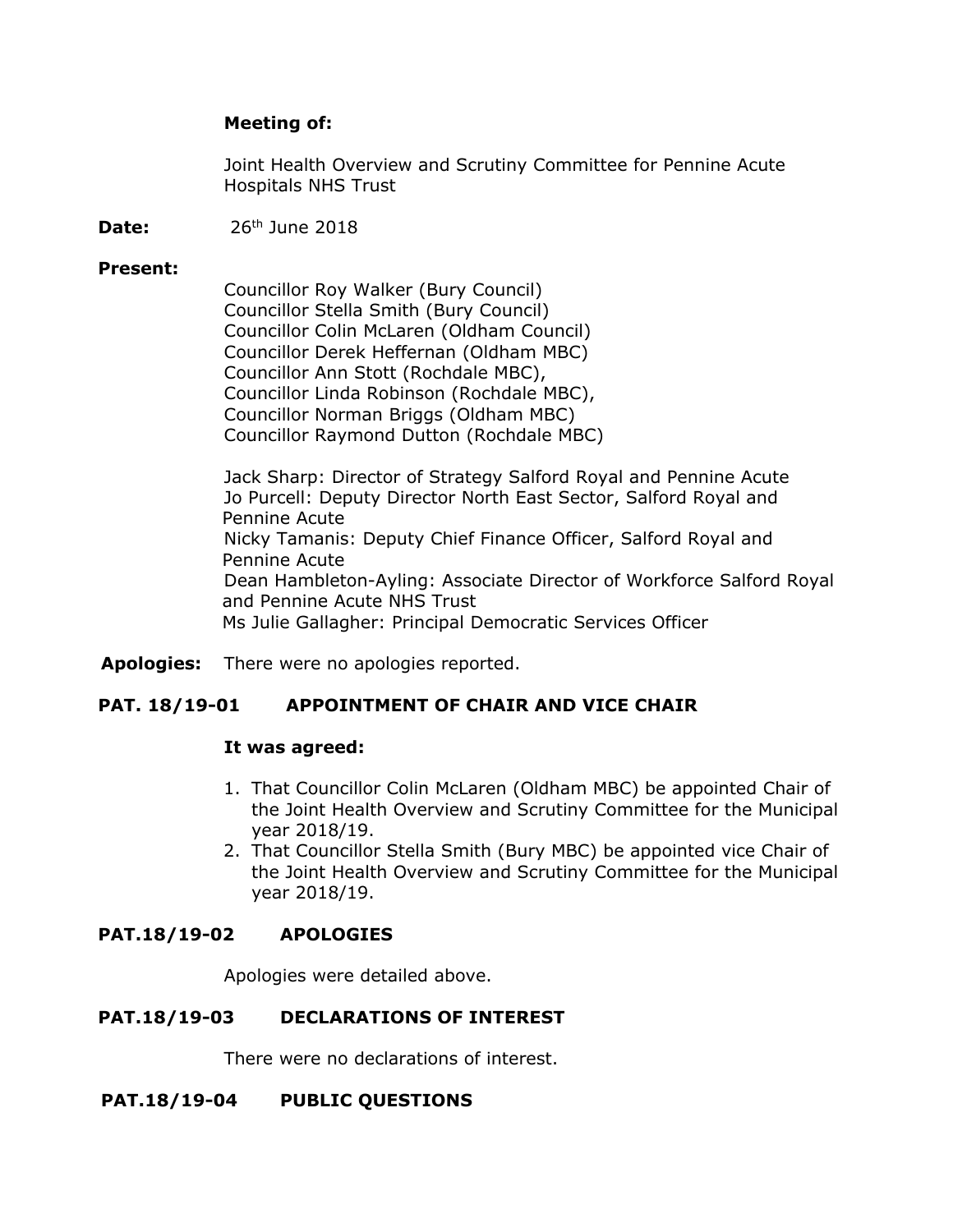There were no public questions.

## **PAT.18/19-05 MINUTES AND MATTERS ARISING**

### **It was agreed:**

That the minutes of the meetings held on  $13<sup>th</sup>$  March 2018 be approved as a correct record.

## **PAT 18/19-06 POLITICAL BALANCE**

### **It was agreed:**

That the necessity, that the Joint Health Overview and Scrutiny Committee for Pennine Acute NHS Trust be politically balanced, be waived for the municipal year 2018.2019.

# **PAT 18/19-07 STAFFING UPDATE**

Dean Hambleton-Ayling: Associate Director of Workforce Salford Royal and Pennine Acute NHS Trust attended the meeting to provide members with a workforce update. The vacancy rates for medical/dental staff and nursing and midwifery staff remain high at 12.78% and 10.68% respectively. Spend on bank, agency and locums for April was high and will continue to be a primary focus for the Trust. Turnover rates at the Trust have remained static at just over 10% and the monthly sickness absence levels have reduced to 4.5%.

The Associate Director of Workforce reported that last year's Trust wide agency spend was £44 million and planned to reduce to £34.9m in 2018/19 with a planned year end cash sum of £3.0m compared to £11.4m in 2017/18.

The Associate Director of Workforce reported that there is a robust recruitment and retention strategy in place. Visa and changes to immigration criteria has affected the ability to recruit to medical positions within the Trust. 50 further doctors will join the Trust in the next 3 to 6 months as well as 400 nurses. The Director of Strategy reported that there is a national shortage of medical doctors and nursing staff.

With regards to the referendum, the Associate Director of Workforce reported that the Trust had not seen as of yet seen an impact with regards to staffing. The Trust has commenced recruitment exercises in other areas, including the Middle East, North America and Asia in response to the national shortage.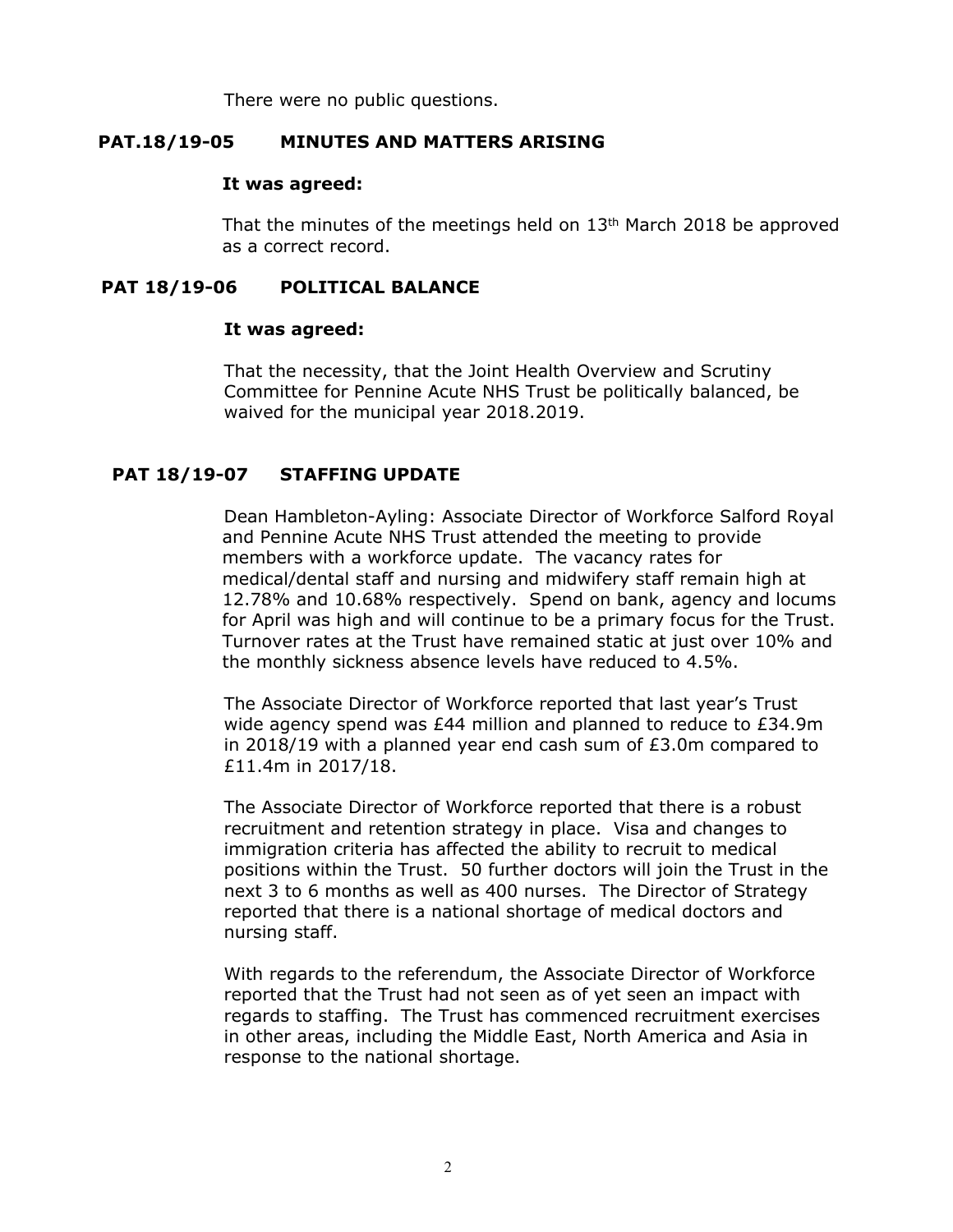In response to a Member's question, the Associate Director of Workforce reported that there were 764 vacancies across the Pennine Acute Trust, 342 nursing vacancies and 109 doctor vacancies.

The Associate Director of Workforce reported that the recently announced NHS 3 year pay deal, as well as benefits of holiday pay, pension contributions, professional development and training would hopefully entice staff away from agency and locum work and into the Trust.

The Director of Strategy reported that the Trust has entered into an agreement with neighbouring Trusts to only use their staff as bank staff (bank staff attract a lower premium) than agency staff.

Responding to a question from the Chair, the Associate Director of Workforce reported that Edge Hill provides additional training to support Doctors from overseas to develop professionally whilst working in the Trust. Edge Hill have reported that over 100 doctors have been unable to take up work in the UK due to visa problems.

### **It was agreed:**

Dean Hambleton-Ayling, Associate Director of Workforce Salford Royal and Pennine Acute NHS Trust be thanked for his attendance and a further staffing update be provided at the March meeting of the JHOSC for Pennine Acute NHS Trust.

### **PAT 18/19-08 FINANCE UPDATE**

Nicky Tamanis, Deputy Director of Finance attended the meeting to provide Members with an overview of the financial position and financial plan for Pennine Acute NHS Trust, NHSI oversight, the process to reach a more balanced position as well as details of the capital programme.

The Trust currently receives income of 661.9million pounds, 90% of income relates to patient care, activities a 5% increase from 2016/17. The Trust's expenditure includes pay costs of 440.2 million pounds, 64% of the total costs, a 7.5% increase from 2016/17, Non Pay 242.9 million pounds, 23% relates to drugs and 12% CNST.

The Trust currently has a deficit £68.9million pounds compared to £30.4m in 2017.18. Agency Spend has reduced to £34.9m in 2018/19 with a Yearend cash sum of £3.0m compared to £11.4m in 2017/18. The Trust plans to spend £32.5 million on Capital Investment projects compared to £19.7m the previous year. The Trust has maintained a Risk Rating of 4.

The Deputy Director of Finance reported that with regards to the A&E 4 Hour Target; Trusts will be expected to meet 90% by September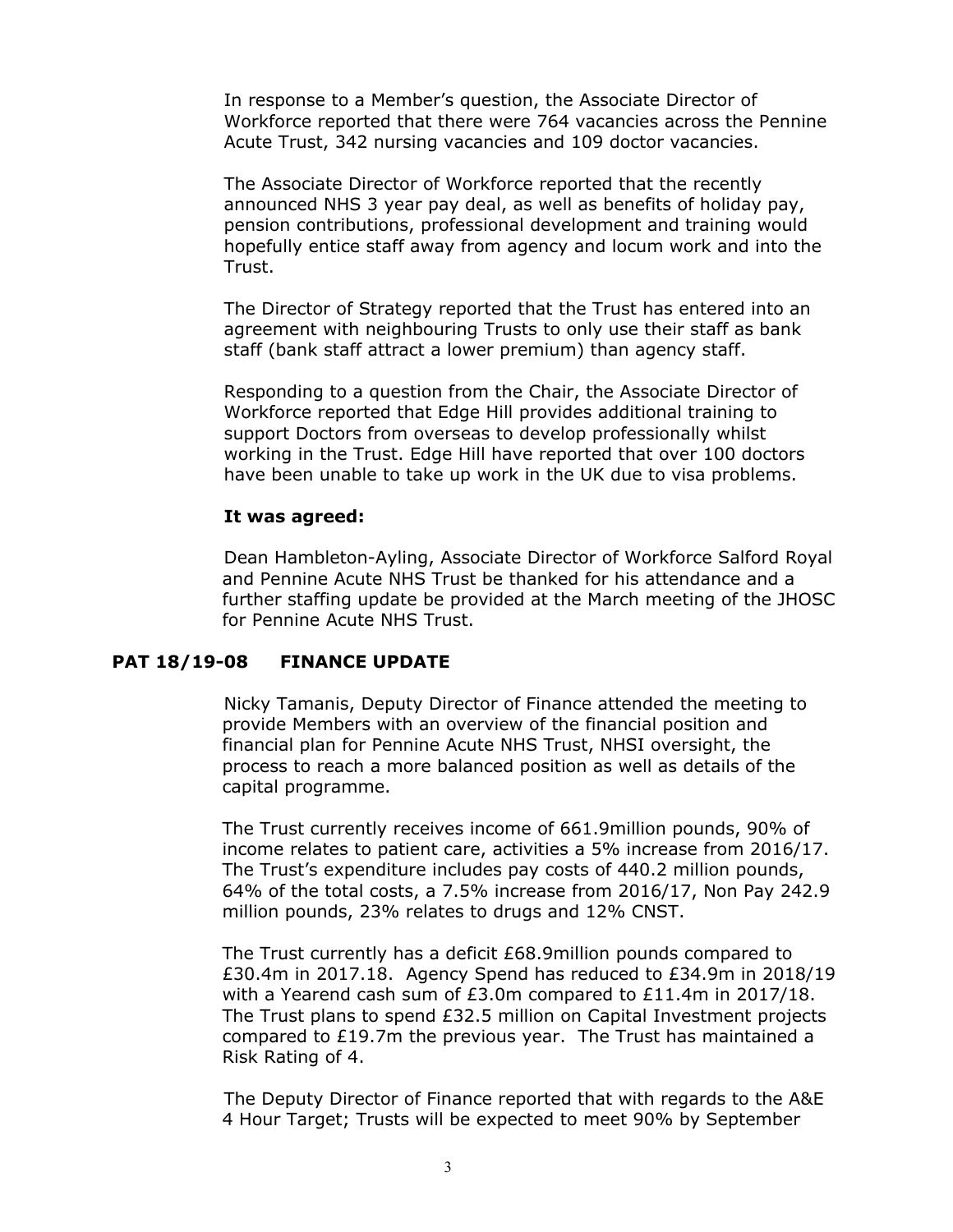2018, and return to 95% by March 2019, the expectation is that the waiting list should not be any higher in March 2019 than in March 2018, alongside the expectation to halve the number of patients waiting 52 weeks in the same period.

The Deputy Director of Finance provided further information with regards to the Trust's financial plan for 2018/19. The plan includes the following information:

- The Sustainability and Transformation Fund is to become the Provider Sustainability Fund (PSF), with total funding of £2.45bn (up from £1.8bn currently). Access to 30% of the fund remains linked to A&E performance. A new £400m commissioner sustainability fund (CSF) will also be introduced to enable CCGs to return to in-year financial balance.
- The national eight shadow Accountable Care System sites and two devolved health and care systems are now to be known as Integrated Care Systems (ICS). ICSs are expected to prepare a single system operating plan and to work within a system control total. They are expected to move to a more 'autonomous' regulatory relationship with NHS England and NHS Improvement over time.
- There will be no additional winter funding in 2018/19. Systems are required to produce a winter demand and capacity plan with actions and proposed outcomes.
- The two-year National Tariff is unchanged, with local systems encouraged to consider local payment reform in certain areas.

Responding to a Member's question, the Deputy Director of Finance reported that to ensure the sustainable delivery of services in the future there would be savings proposed but also some additional capital investment.

The Trust has worked with NHS Improvement to develop a sustainable financial recovery plan to address the deficit. The Director of Strategy reported that the development of the N-orthern Care Alliance Service Strategy will address some of the financial issues but may result in significant changes in how services are delivered.

Responding to a Member's question the Deputy Director of Finance acknowledged that the IT infrastructure will need additional investment; staff at Pennine Acute are working with colleagues at the Salford Royal, to share best practice in addition to securing further investment for IT infrastructure.

With regards to the services provided; the Director of Strategy reported that the development of the North East Sector commissionerled strategy should help address some of the financial issues but is likely to require significant changes in how services are delivered in order to ensure clinical and financial sustainability. With regards to the services provided, the Director of Strategy said that there may be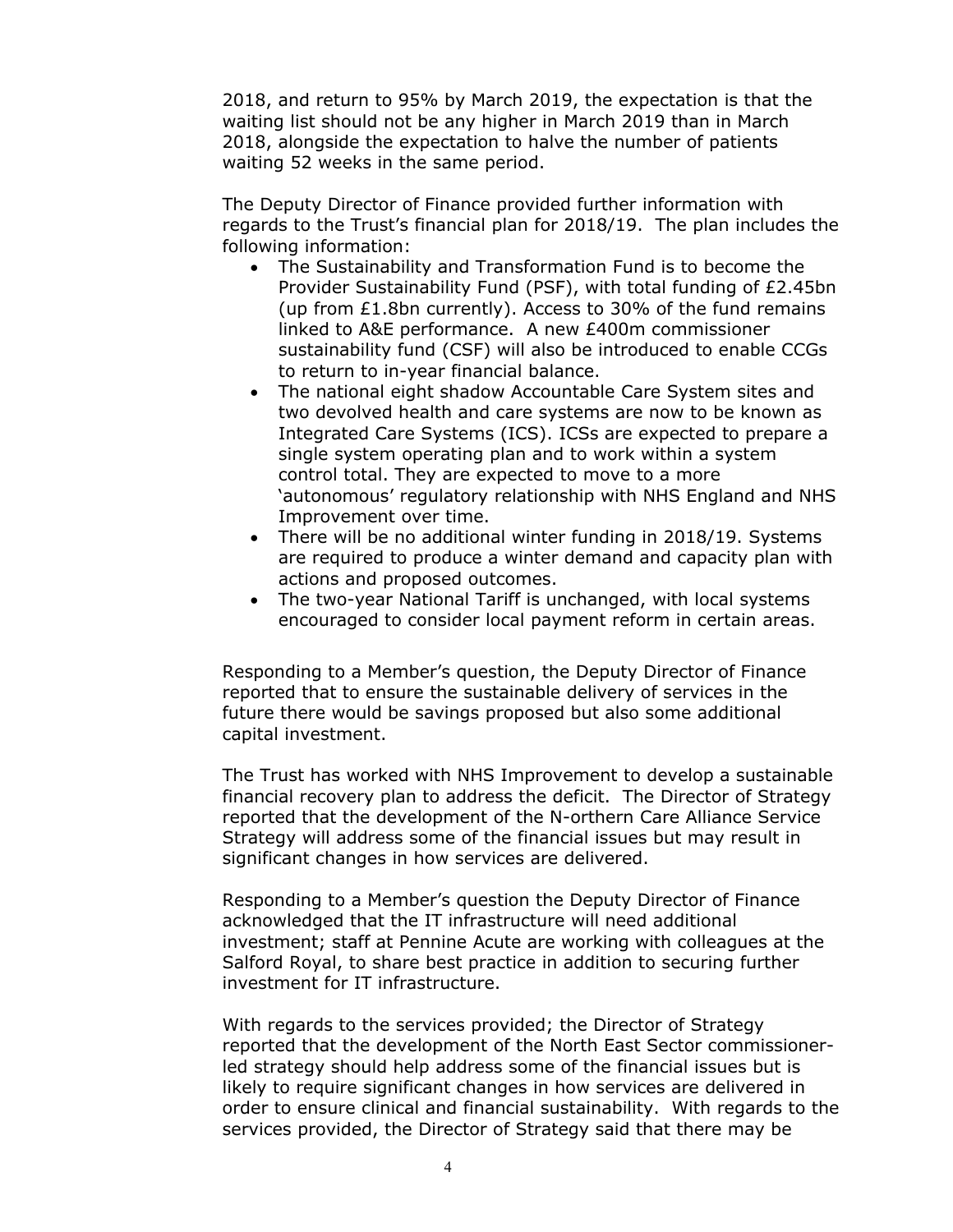greater centralisation of some services going forward; complex operations may be undertaken in centralised locations while assessment and out-patient appointments will be provided locally.

Responding to a Member's question the Deputy Director Finance reported that 60% of expenditure is on staffing costs, there are no plans to reduce the numbers of staff to address the financial deficit at the Trust. The Director of Strategy reported that there will be reduction in agency spend, improved recruitment and retention as well as an emphasis on reviewing the workforce, with a view to employing more nursing associates.

### **It was agreed:**

Further detailed information in respect of the Trust financial position and work undertaken to address the financial deficit will be considered at afuture meeting of the Joint health overview and scrutiny committee for Pennine Acute.

# **PAT 18/19-09 PERFORMANCE UPDATE**

Jo Purcell, Deputy Director of Strategy, North east Sector provided members with an overview of the operational plan for 2018/19. The new plan builds on key priorities identified in the in the 2017/18 Salford Royal and Pennine Acute Operational plans whilst refreshing and realigning priorities to realise the benefits that the Group structure enables.

The plan contains information with regards to the following areas:

- Link to the GM devolution plan and locality plans
- Northern Care Alliance and STP governance
- Delivery priorities
- Activity plan
- Quality planning
- Workforce planning
- Care organisation priorities

#### **It was agreed:**

Further more detailed performance information will be presented at a future meeting of the Joint Health overview and scrutiny committee for Pennine Acute.

# **PAT 18/19-10 UPDATE ON THE NORTHERN CARE ALLIANCE**

Jack Sharp, Director of Strategy reported that the presentation brings together and builds on considerable work undertaken by NES commissioners, in conjunction with the NCA, over the last 12 months to develop a strategy to secure clinically and financially sustainable acute services.